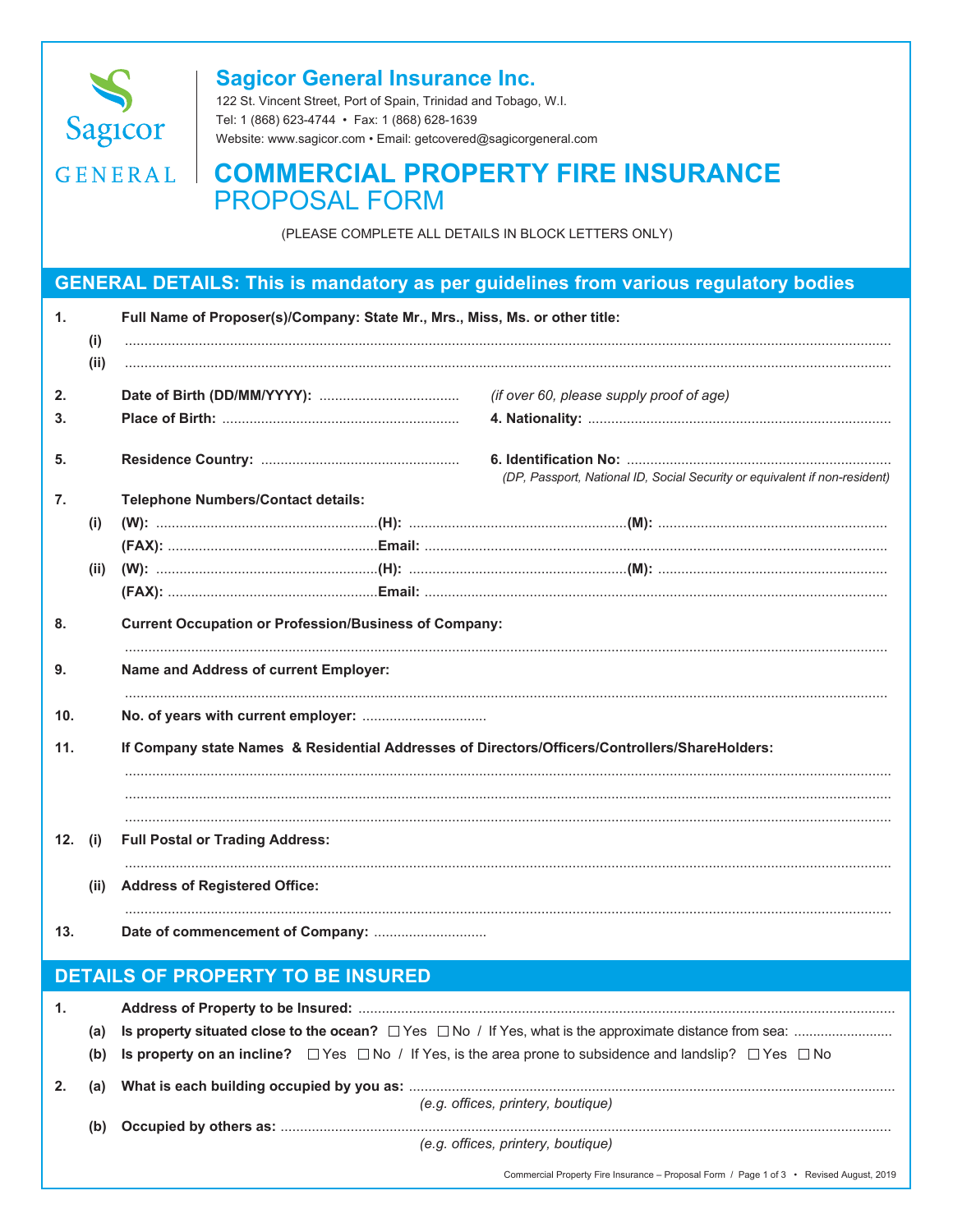| 3.                                                                                                                         |            |                                                                                                                                                 |                                                                   |                                                                                                                  |                    |                                                                                         |
|----------------------------------------------------------------------------------------------------------------------------|------------|-------------------------------------------------------------------------------------------------------------------------------------------------|-------------------------------------------------------------------|------------------------------------------------------------------------------------------------------------------|--------------------|-----------------------------------------------------------------------------------------|
| 4.                                                                                                                         |            | Please give the following information in respect of each building to be insured as well as each building at which<br>property is to be insured: |                                                                   |                                                                                                                  |                    |                                                                                         |
|                                                                                                                            | (a)        |                                                                                                                                                 |                                                                   |                                                                                                                  |                    |                                                                                         |
|                                                                                                                            | (c)<br>(e) |                                                                                                                                                 |                                                                   |                                                                                                                  |                    |                                                                                         |
|                                                                                                                            |            |                                                                                                                                                 |                                                                   |                                                                                                                  |                    |                                                                                         |
|                                                                                                                            | (g)        | <b>Shape of Roof:</b>                                                                                                                           | $\Box$ Hip                                                        | □ Salt Box                                                                                                       |                    | $\Box$ Gable                                                                            |
|                                                                                                                            |            |                                                                                                                                                 | $\Box$ Flat                                                       | Gambrel                                                                                                          |                    | $\Box$ Mono-pitch                                                                       |
|                                                                                                                            |            |                                                                                                                                                 | Other:                                                            |                                                                                                                  |                    |                                                                                         |
|                                                                                                                            |            |                                                                                                                                                 |                                                                   |                                                                                                                  |                    |                                                                                         |
| 5.                                                                                                                         |            |                                                                                                                                                 | How long have you occupied the premises?                          |                                                                                                                  |                    |                                                                                         |
| 6.                                                                                                                         |            |                                                                                                                                                 |                                                                   | Are the premises protected by any of the following, please check as appropriate:                                 |                    |                                                                                         |
|                                                                                                                            |            | $\Box$ Fire Alarms                                                                                                                              | $\Box$ Smoke Detectors                                            | $\Box$ Fire Extinguishers                                                                                        | $\Box$ Sprinklers  | $\Box$ Hose-Reels                                                                       |
|                                                                                                                            |            |                                                                                                                                                 |                                                                   |                                                                                                                  |                    |                                                                                         |
| 7.                                                                                                                         |            |                                                                                                                                                 |                                                                   |                                                                                                                  |                    |                                                                                         |
| 8.                                                                                                                         |            |                                                                                                                                                 |                                                                   | Please give the following information in respect of any building within 6 metres (20 feet) of any of the         |                    |                                                                                         |
|                                                                                                                            |            | building(s)/premises to be insured:                                                                                                             |                                                                   |                                                                                                                  |                    |                                                                                         |
|                                                                                                                            | (a)        |                                                                                                                                                 |                                                                   |                                                                                                                  |                    |                                                                                         |
|                                                                                                                            | (b)        |                                                                                                                                                 |                                                                   |                                                                                                                  |                    |                                                                                         |
|                                                                                                                            | (c)        |                                                                                                                                                 |                                                                   |                                                                                                                  |                    |                                                                                         |
| 9.                                                                                                                         |            |                                                                                                                                                 |                                                                   | Is the property to be insured, also insured elsewhere? If yes, please provide details:                           |                    |                                                                                         |
|                                                                                                                            |            | (Name of Company, Sum Insured)                                                                                                                  |                                                                   |                                                                                                                  |                    |                                                                                         |
| 10.                                                                                                                        |            |                                                                                                                                                 | Other than fire, which other perils do you require insurance for: |                                                                                                                  |                    |                                                                                         |
|                                                                                                                            |            | $\square$ Earthquake                                                                                                                            | $\Box$ Hurricane                                                  | $\Box$ Flood                                                                                                     | $\Box$ Burst Pipes |                                                                                         |
|                                                                                                                            |            | $\Box$ Riot & Strike                                                                                                                            | □ Malicious Damage                                                | $\Box$ Impact by Vehicles/Aircraft                                                                               |                    |                                                                                         |
|                                                                                                                            |            |                                                                                                                                                 |                                                                   |                                                                                                                  |                    |                                                                                         |
| 11.                                                                                                                        |            |                                                                                                                                                 |                                                                   | Have you ever suffered a loss from fire or any other peril to be insured against, at this or any other location? |                    |                                                                                         |
|                                                                                                                            |            | $\Box$ Yes $\Box$ No                                                                                                                            |                                                                   |                                                                                                                  |                    |                                                                                         |
|                                                                                                                            |            |                                                                                                                                                 |                                                                   |                                                                                                                  |                    |                                                                                         |
| 12.                                                                                                                        |            | Have you been insured before for any of the risks proposed? □ Yes □ No                                                                          |                                                                   |                                                                                                                  |                    |                                                                                         |
|                                                                                                                            |            |                                                                                                                                                 |                                                                   |                                                                                                                  |                    |                                                                                         |
| 13.<br>Has any insurer ever declined to insure you, refused to renew or cancelled your policy or imposed any special terms |            |                                                                                                                                                 |                                                                   |                                                                                                                  |                    |                                                                                         |
|                                                                                                                            |            | or conditions on you? $\Box$ Yes $\Box$ No                                                                                                      |                                                                   |                                                                                                                  |                    |                                                                                         |
|                                                                                                                            |            |                                                                                                                                                 |                                                                   |                                                                                                                  |                    |                                                                                         |
| 14.                                                                                                                        |            |                                                                                                                                                 |                                                                   |                                                                                                                  |                    |                                                                                         |
| 15.                                                                                                                        |            |                                                                                                                                                 |                                                                   |                                                                                                                  |                    |                                                                                         |
| 16.                                                                                                                        |            |                                                                                                                                                 |                                                                   |                                                                                                                  |                    |                                                                                         |
|                                                                                                                            |            |                                                                                                                                                 |                                                                   |                                                                                                                  |                    |                                                                                         |
|                                                                                                                            |            |                                                                                                                                                 |                                                                   |                                                                                                                  |                    | Commercial Property Fire Insurance - Proposal Form / Page 2 of 3 • Revised August, 2019 |